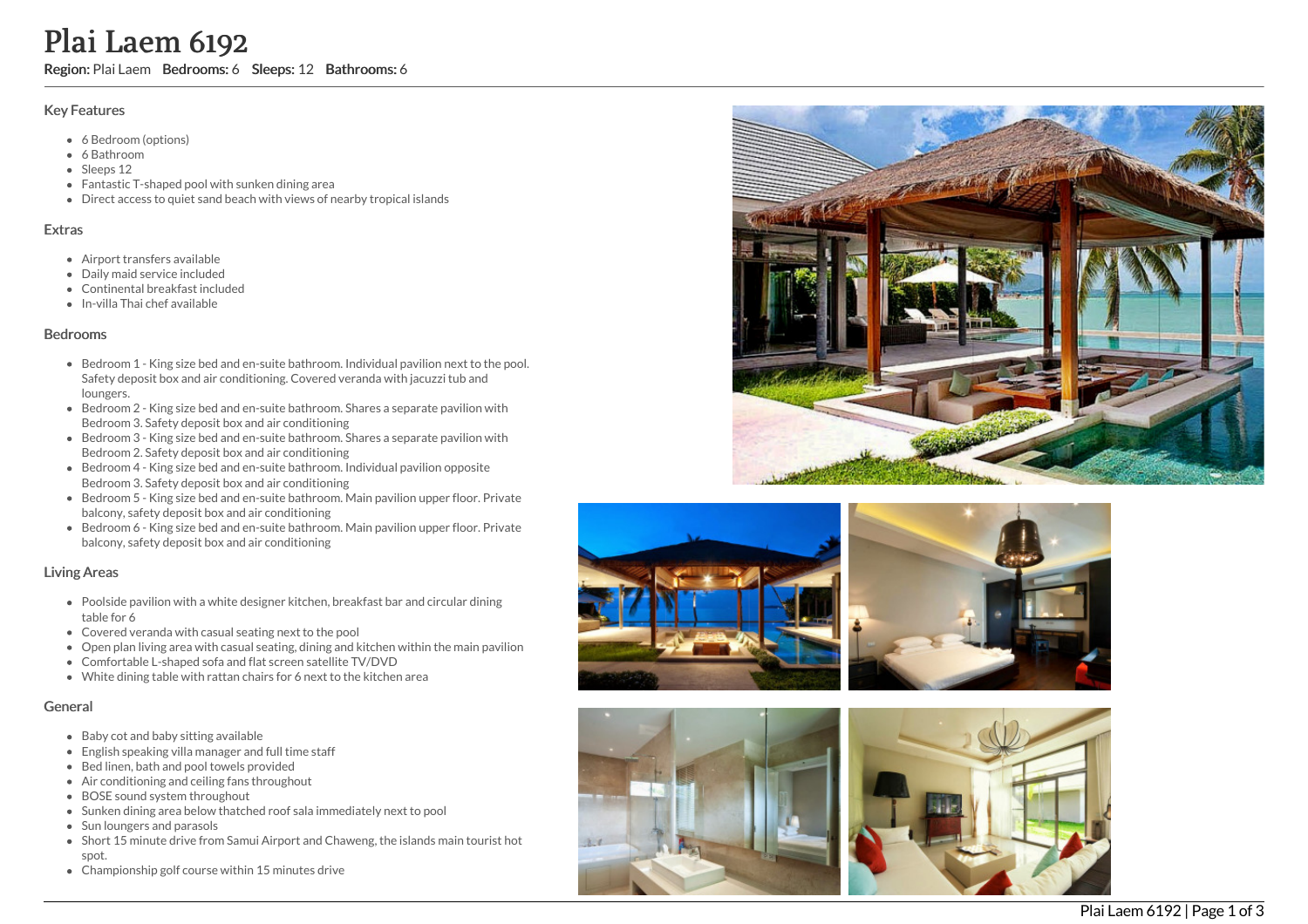# Entertainment

- Wireless internet connection
- Satellite TV/DVD